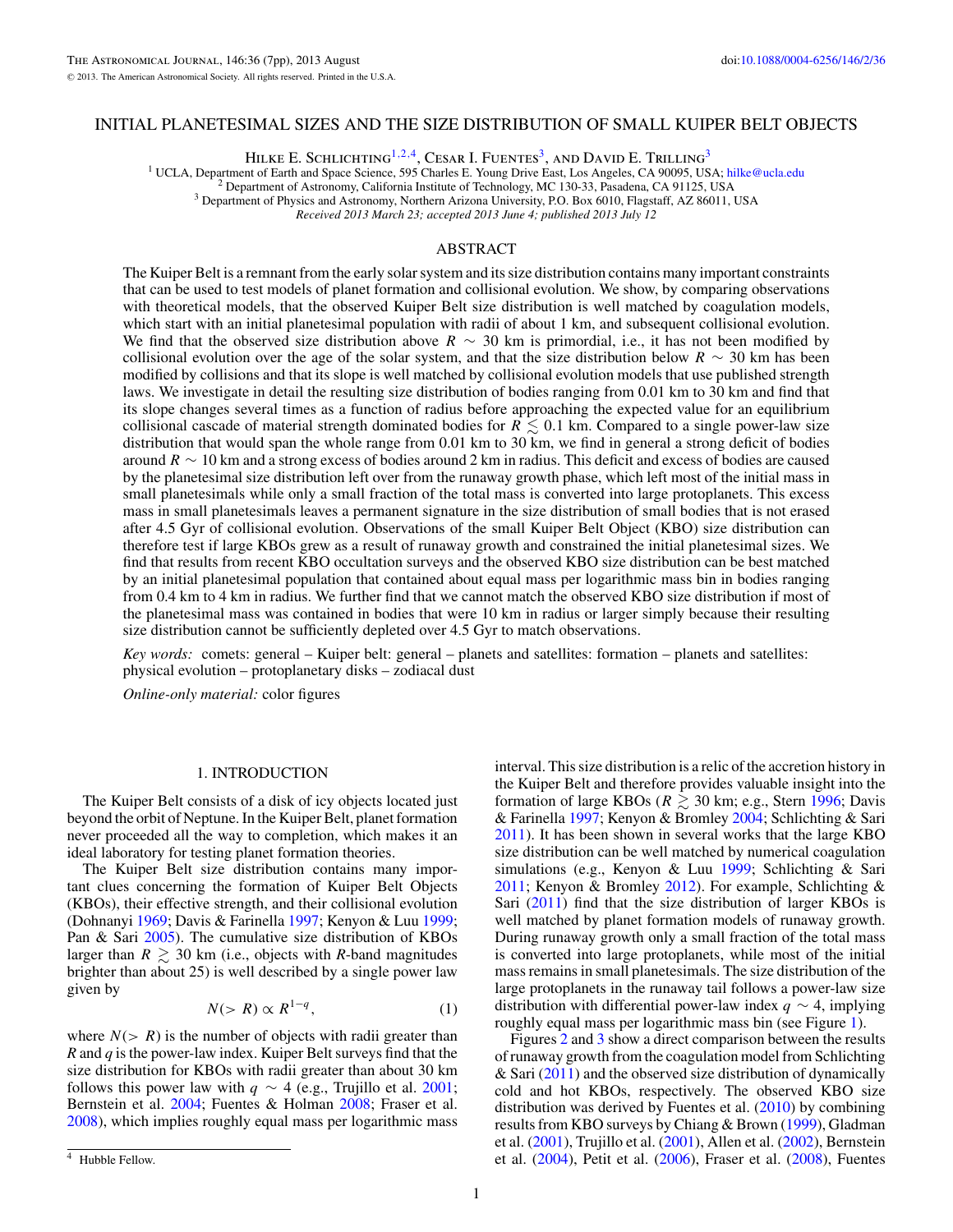<span id="page-1-0"></span>

**Figure 1.** Size distribution at the end of runaway growth before the onset of collisional erosion is given by the thick blue line. Note that during runaway growth, most of the initial mass remains in small planetesimals while a small fraction of the total mass is converted into large protoplanets*/*KBOs. This specific example corresponds to an initial planetesimal population of bodies that were all 1 km in radius. As shown in Figures 2 and  $3$ , the current large KBO size distribution is well matched by the resulting size distribution from runaway growth. For comparison, a power-law size distribution with differential power-law index  $q = 4$  is given by the thin black line.

(A color version of this figure is available in the online journal.)



**Figure 2.** Comparison between the observed Kuiper Belt size distribution for objects with inclinations  $\leq 5^\circ$ , also referred to as the cold population, as summarized in Fuentes et al. [\(2010;](#page-6-0) points), with the numerical coagulation results from Schlichting & Sari [\(2011;](#page-6-0) line). The error bars give the 1*σ* errors on the cumulative size distribution. The observed Kuiper Belt size distribution above  $R \sim 30$  km is well matched by planet formation models of runaway growth. Note the break in the size distribution at  $R \sim 30$  km. We assumed an albedo of 4% and a distance of 42 AU when converting the observed magnitudes into radii. We note here, however, that the exact choice for the value of the albedo does not affect the fit between the observational data and the numerical results because assuming a different value for the albedo would simply shift the *x*-axis values by a constant and this shift can be matched by the numerical results by letting the self-similar growth continue to larger*/*smaller sizes.

(A color version of this figure is available in the online journal.)

& Holman [\(2008\)](#page-6-0), Fuentes et al. [\(2009,](#page-6-0) [2010\)](#page-6-0), and Fraser & Kavelaars [\(2009\)](#page-6-0). Here dynamically cold refers to objects with inclinations less than 5◦, whereas dynamically hot corresponds to those with  $i > 5^\circ$ . The agreement of the observations with the simple coagulation model from Schlichting  $\&$  Sari [\(2011\)](#page-6-0) is good. Figures 2 and 3 show that both the cold and hot populations can be fit by the same size distribution, with the



**Figure 3.** Comparison between the observed Kuiper Belt size distribution for objects with inclinations  $> 5^\circ$ , also referred to as the hot population, as summarized in Fuentes et al. [\(2010;](#page-6-0) points), with the numerical coagulation results from Schlichting & Sari [\(2011;](#page-6-0) line). The error bars give the 1*σ* errors on the cumulative size distribution. The observed Kuiper Belt size distribution above  $R \sim 30$  km is well matched by planet formation models of runaway growth. Note the break in the size distribution at  $R \sim 30$  km does not seem as strongly pronounced as in Figure 2.

(A color version of this figure is available in the online journal.)

notable difference that the largest bodies in each population grew to different typical sizes.

Provided that the fall off at large KBO sizes is not due to some selection effect, this suggests that KBOs grew to typical radii of about 100 km in the cold population and to typical radii of about 300 km in the hot population. If the growth in the hot and cold populations was terminated simultaneously, presumably by the excitation of the velocity dispersion of the growing KBOs and the smaller planetesimals, then this suggests that the hot population may have formed closer to the Sun than the cold population because the shorter orbital periods and likely higher mass surface densities ensure faster growth at smaller semimajor axis.

Observations, including the data plotted in Figures 2 and 3, suggest that there is a break at around 30 km in the KBO size distribution (e.g., Bernstein et al. [2004;](#page-6-0) Fuentes & Holman [2008;](#page-6-0) Fraser & Kavelaars [2009;](#page-6-0) Schlichting et al. [2009;](#page-6-0) Fuentes et al. [2010\)](#page-6-0). This break is usually attributed to collisional evolution of bodies with  $R < 30$  km over the age of the solar system (e.g., Dohnanyi [1969;](#page-6-0) Kenyon & Bromley [2004;](#page-6-0) Pan & Sari [2005\)](#page-6-0). The KBO size distribution below radii of ∼10 km is still poorly constrained because KBOs of these sizes are too small to be detected in reflected light. They can, however, be detected indirectly by stellar occultations. Recent KBO occultation surveys provide the first estimates for the abundance and upper limits of kilometer-sized to sub-kilometer-sized KBOs (e.g., Liu et al. [2008;](#page-6-0) Schlichting et al. [2009,](#page-6-0) [2012;](#page-6-0) Bianco et al. [2010;](#page-6-0) Zhang et al. [2013\)](#page-6-0).

The work presented in this paper focuses on the size distribution of small KBOs below the break. We model the growth and the subsequent collisional evolution in the Kuiper Belt selfconsistently by following the collisional evolution over 4.5 Gyr of the whole KBO size distribution that resulted from runaway growth. We find that the break radius at  $R \sim 30$  km and size distribution below the break are well matched by collisional evolution models that use published strength laws and make testable predictions for the small KBO size distribution. We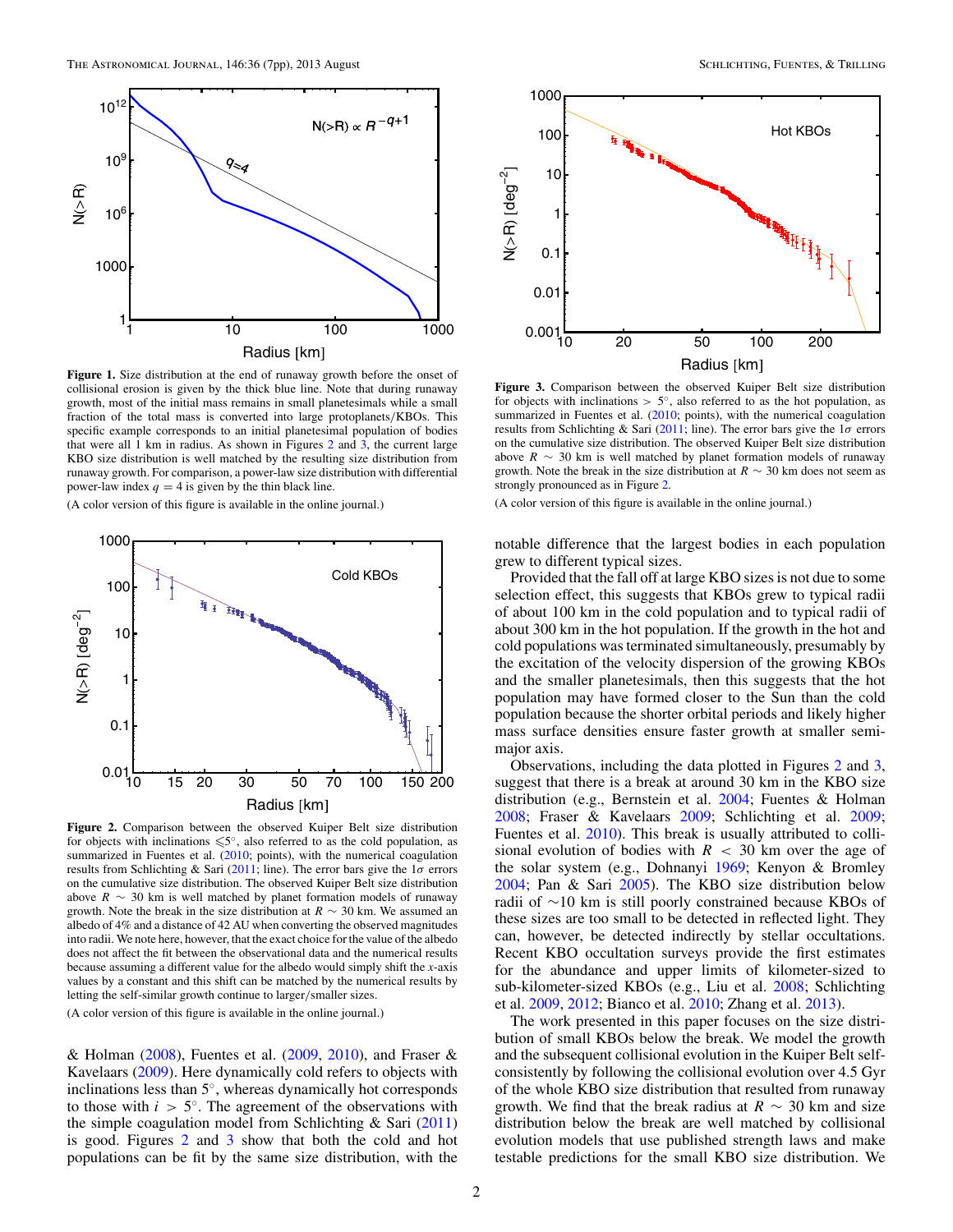<span id="page-2-0"></span>show that the excess mass in small planetesimals from the runaway growth phase leaves a permanent signature in the size distribution of small bodies that is not erased after 4.5 Gyr of collisional evolution. Observations of the small KBO size distribution can therefore test if large KBOs grew as a result of runaway growth and constrain the initial planetesimal sizes.

This paper is structured as follows. We describe our Kuiper Belt growth and collisional evolution model in Section 2. In Section 3, we present our results and compare them with current observational constrains on small objects in the Kuiper Belt. Discussion and conclusions follow in Section [4.](#page-5-0)

# 2. KUIPER BELT GROWTH AND COLLISIONAL EVOLUTION MODEL

#### *2.1. Growth Model*

We use the same coagulation model as described in Schlichting & Sari [\(2011\)](#page-6-0), which follows the mass growth and the coupled evolution of the velocity dispersion using Safronov's statistical approach (Safronov [1969\)](#page-6-0). We refer the reader to Schlichting  $\&$  Sari [\(2011\)](#page-6-0) for the full set of equations for the growth rates of the bodies in the different mass bins and for the corresponding evolution of their velocity dispersions. We investigate the KBO growth in a single annulus centered at 40 AU from the Sun with a width of 10 AU and start the simulations with a total mass of about 20 Earth masses in small planetesimals. This mass surface density was derived by extrapolating the minimum mass solar nebula (Hayashi [1981\)](#page-6-0) to 40 AU after it had been enhanced by a factor of a few as required for the formation of Uranus and Neptune (e.g., Goldreich et al. [2004;](#page-6-0) Dodson-Robinson & Bodenheimer [2010\)](#page-6-0). We assume that when the relative velocity exceeds the escape velocity of the larger of the two bodies (i.e.,  $v_{rel} > v_{esc}$ ) no accretion occurs and that, if the center of mass collisional energy of two colliding bodies exceeds the catastrophic destruction threshold, fragmentation takes place (see Section 2.2 for details).

In the Kuiper Belt planet formation never went all the way to completion. The growth was likely terminated due to the excitation of the velocity dispersion of the growing KBOs and small planetesimals by the formation and migration of the planets in the outer solar system. We model this dynamical excitation by increasing the velocity dispersion of all bodies in our numerical model to 1 km s−1, which corresponds roughly to the random velocity dispersion in the Kuiper Belt today once objects with the size of Pluto have formed. As long as most of the initial mass resides in planetesimals that are about 1 km in size or larger, destructive collisions and fragmentation are not important until objects comparable to the size of Pluto have formed. This is because initially the planetesimal velocities are smaller than their escape velocities and even as their velocity dispersions are stirred by the growing KBOs, objects of at least several hundreds of kilometers in radius have to form until they can dynamically excite the velocity dispersion of the small planetesimals above speeds needed for destructive collisions.<sup>5</sup> This picture changes completely once the velocity dispersions of all bodies are excited to 1 km s−1. From this time onward the growth is essentially terminated and destructive collisions lead to the onset of a collisional cascade. We assume, although objects in the hot and cold population likely formed at somewhat

different locations, that they evolve together collisionally over the age of the solar system. This assumption is likely valid because the same physical processes, i.e., the formation and migration of Neptune, that are responsible for the excitation of the KBOs' velocity dispersion are responsible for placing the hot population into its current location. The KBO formation timescales are generally found to be less than 100 Myr (e.g., Kenyon & Luu [1999;](#page-6-0) Schlichting & Sari [2011\)](#page-6-0), which suggests that the Kuiper Belt had close to 4.5 Gyr to evolve collisionally. Observations of the Kuiper Belt size distribution find that the break radius and the slope of the size distribution below the break are the same in both the hot and cold KBO population, which is consistent with the idea that these two populations are undergoing collisional evolution together (Fuentes et al. [2010\)](#page-6-0).

#### *2.2. Collisional Model*

We model destructive collisions in the following way. The catastrophic destruction threshold,  $Q_{D}^{*}$ , is defined as the specific energy needed to disperse the targets into a spectrum of individual objects such that the largest one has exactly half the mass of the original target. When the center of mass collisional energy of two colliding bodies,  $m_1$  and  $m_2$ , exceeds the catastrophic destruction threshold,  $Q_D^*$ , then the combined mass,  $m_1 + m_2$ , is distributed such that one body of mass  $0.5(m_1 + m_2)$  is formed and the remaining mass is distributed as debris over all mass bins that correspond to planetesimal sizes with  $m < 0.5(m_1 + m_2)$  according to a differential power-law size distribution given by  $dN/dR \propto R^{-q^*}$ .

Since the Kuiper Belt consists of mostly icy bodies with an average velocity dispersion of about 1 km s−1, we adopt the strength law from Leinhardt & Stewart  $(2009)$  for ice and 1 km s<sup> $-1$ </sup> impact speeds for the catastrophic destruction threshold, which is given by

$$
Q_D^* = 1.3 \times 10^6 \left(\frac{R}{1 \text{ cm}}\right)^{-0.4} + 0.08 \left(\frac{R}{1 \text{ cm}}\right)^{1.3} \text{ erg g}^{-1}.
$$
 (2)

Figure [4](#page-3-0) shows  $Q_D^*$  as a function of size and the transition from the gravity dominated regime ( $R \geq 0.1$  km) to the material strength dominated regime ( $R \lesssim 0.1$  km). For comparison, the catastrophic destruction threshold corresponding to the specific gravitational binding energy in the gravity regime and the same material strength law as before is also shown in Figure [4.](#page-3-0) The gravitational binding energy gives an interesting absolute lower limit to the catastrophic destruction threshold, since bodies cannot be weaker than this.

For the fragment size distribution,  $dN/dR \propto R^{-q^*}$ , we adopt  $q^* = 3.68$ . This value of  $q^*$  corresponds to the expected collisional equilibrium size distribution, which has a power-law index that is given by

$$
q_{\text{eq}} = \frac{21 + \alpha}{6 + \alpha},\tag{3}
$$

where  $\alpha$  is the exponent of *R* in  $Q_D^*$  (see Equation (2)) in the material strength dominated regime (e.g., Pan & Schlichting [2012\)](#page-6-0). From Equation (3) we find that  $\alpha = -0.4$  yields  $q_{eq} = 3.68$ .

## 3. RESULTS

Combining our growth and collisional model we investigated the evolution of the KBO size distribution starting from various initial planetesimal sizes over 4.5 Gyr.

<sup>&</sup>lt;sup>5</sup> If initially most of the mass resided in planetesimals that were much smaller than 1 km in size, then the KBO growth maybe substantially different from the case investigated here, because destructive collisions and fragmentation will commence before bodies of a few hundred kilometers in radius have formed.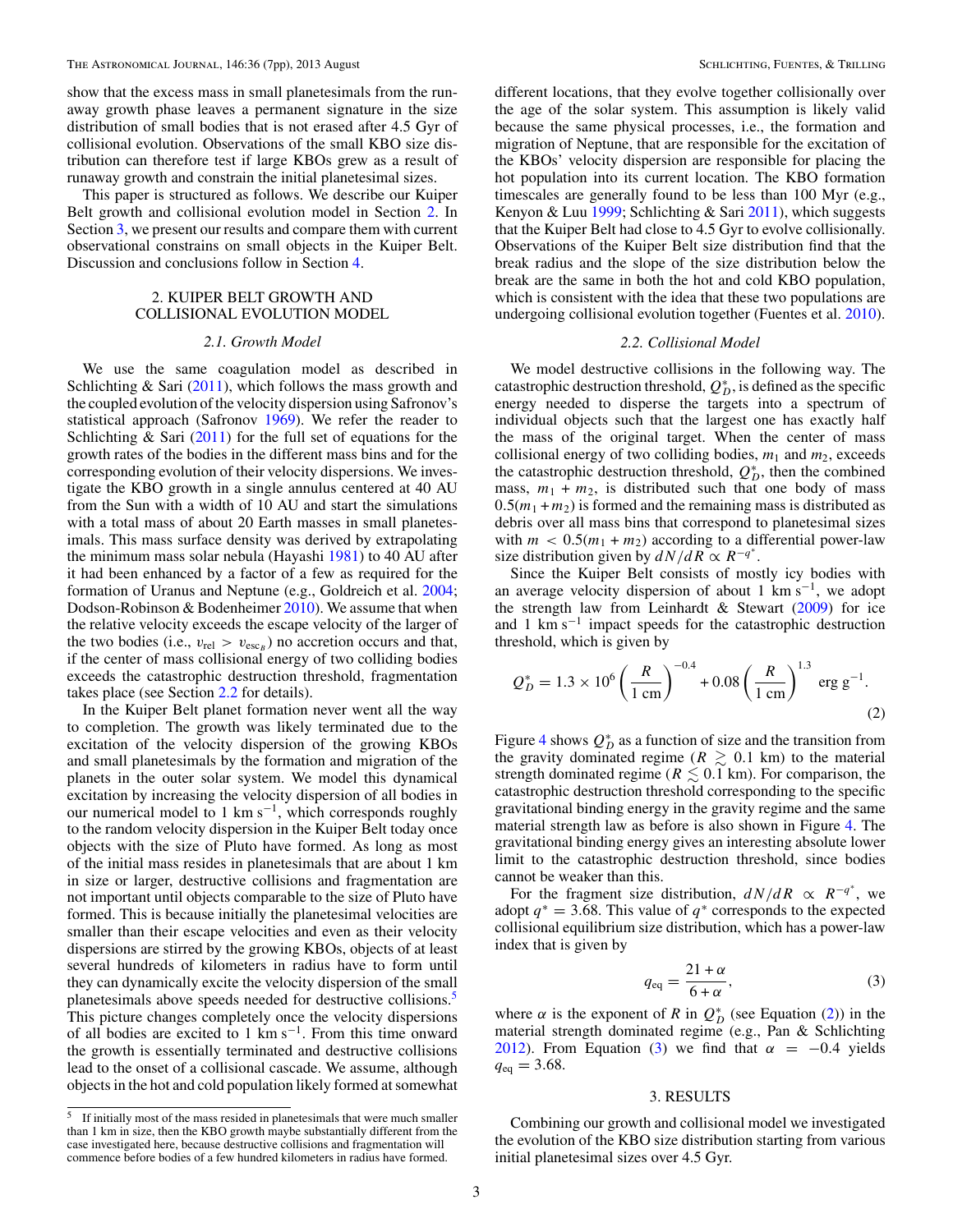<span id="page-3-0"></span>

**Figure 4.** Catastrophic destruction threshold,  $Q_D^*$ , as a function of size. The solid blue line corresponds to results from Leinhardt & Stewart [\(2009\)](#page-6-0) for ice and 1 km s−<sup>1</sup> impact velocities, which corresponds to the velocity dispersion in the Kuiper Belt today. For comparison, the catastrophic destruction threshold corresponding to the gravitational binding energy in the gravity regime and the same material strength law as before is shown as the dashed blue line. The gravitational binding energy gives an absolute lower limit to the catastrophic destruction threshold since bodies cannot be weaker than this.

(A color version of this figure is available in the online journal.)



**Figure 5.** Small KBO size distribution after 4.5 Gyr of collisional evolution for an initial planetesimal population that consisted of 1 km radii objects (blue thick line). For comparison, the KBO size distribution at the end of runaway growth and at the onset of destructive collisions is given by the dashed blue line. The observed KBO size distribution is shown by the red points (Fuentes et al. [2010\)](#page-6-0). The black point with error bars and the thin black lines ranging from 0.1 km to 1 km represent the best estimate and the 95% upper and lower limits on the small KBO population from the *HST*-FGS occultation survey by Schlichting et al. [\(2012\)](#page-6-0), respectively. The thin black line ranging from 0.2 km to 20 km represents the 95% upper limit on the small KBO population from TAOS (Zhang et al. [2013\)](#page-6-0).

(A color version of this figure is available in the online journal.)

## *3.1. 1 km-sized Planetesimals*

Figures 5 and 6 show the resulting KBO size distribution (solid blue line) after 4.5 Gyr of growth and collisional evolution when starting from an initial planetesimal size distribution that consists solely of 1 km-sized bodies, and from an initial planetesimal size distribution that has equal mass per logarithmic mass bin for bodies ranging from 0.4 km to 4 km in radius,



**Figure 6.** Small KBO size distribution after 4.5 Gyr of collisional evolution for an initial planetesimal population that contained equal mass per logarithmic mass bin in bodies ranging from 0.4 km to 4 km in radius (blue thick line). For comparison, the KBO size distribution at the end of runaway growth and at the onset of destructive collisions is given by the dashed blue line. The observed KBO size distribution is shown by the red points (Fuentes et al. [2010\)](#page-6-0). The black point with error bars and the thin black lines ranging from 0.1 km to 1 km represent the best estimate and the 95% upper and lower limits on the small KBO population from the *HST*-FGS occultation survey by Schlichting et al. [\(2012\)](#page-6-0), respectively. The thin black line ranging from 0.2 km to 20 km represents the 95% upper limit on the small KBO population from TAOS (Zhang et al. [2013\)](#page-6-0). (A color version of this figure is available in the online journal.)

respectively. For comparison, the dashed blue lines in Figures 5 and 6 show the KBO size distribution at the end of runaway growth just before the start of destructive collisions. First of all, it is interesting to note that the resulting small KBO size distributions do not follow a single power law below the break (i.e., below  $R \sim 30$  km) as one may naively expect. Instead we find that the small KBO size distribution exhibits a strong deficit of bodies around  $R \sim 10$  km in size and a strong excess of bodies around 2 km in radius compared to abundances from a single power-law size distribution spanning the range from 0.1 km to 30 km. This deficit and excess are caused by the planetesimal size distribution left over from the runaway growth phase, which left most of the initial mass in small planetesimals. This excess mass in small planetesimals leaves a permanent signature in the size distribution of small bodies that is not erased after 4.5 Gyr of collisional evolution. The resulting KBO size distributions shown in Figures 5 and 6 are both consistent with abundance estimates and upper limits from KBO occultation surveys (Schlichting et al. [2012;](#page-6-0) Zhang et al. [2013\)](#page-6-0) shown in black. However, if all the mass initially resides solely in 1 km planetesimals, not quite enough mass is depleted in the 10–30 km radius range compared to observations (see Figure 5). If, on the other hand, we start with an initial planetesimal size distribution that has equal mass per logarithmic mass bin for bodies ranging from 0.4 km to 4 km in radius we find good agreement with the observations (see Figure 6).

Figure [7](#page-4-0) shows the same collisionally evolved size distribution as in Figure 6 but with the corresponding power-law indices for the different segments. KBOs with  $R \gtrsim 30$  km follow a size distribution with a differential power-law index *q* ∼ 4, which is a relic from their formation and has not been modified by collisional evolution over 4.5 Gyr. The power-law index of the size distribution between 0.1 km and 30 km changes from  $q \sim 2$ (10 km  $\le$  R  $\le$  30 km) to  $q \sim$  5.8 (2 km  $\le$  R  $\le$  10 km) and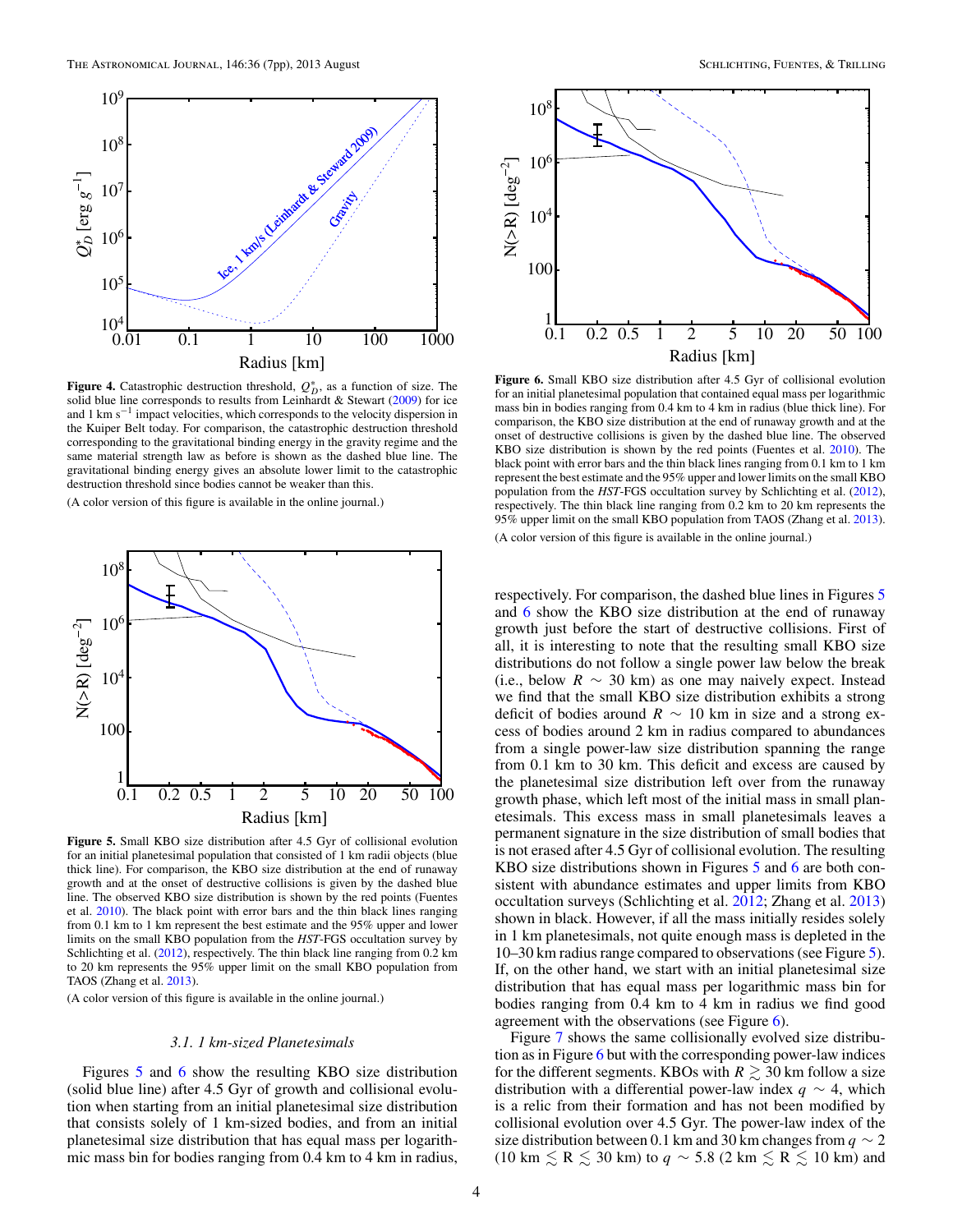<span id="page-4-0"></span>

**Figure 7.** Same small KBO size distribution after 4.5 Gyr of collisional evolution as shown in Figure [6](#page-3-0) but plotted with the corresponding differential powerlaw indices for the different segments of the size distribution. The deficit around 10 km results from an excess of ∼1 km planetesimals at the onset of the collisional evolution. The size distribution for  $R \leq 0.1$  km takes on the expected equilibrium value for material strength dominated bodies as calculated in Section [2.2.](#page-2-0) The size distribution above *R* ∼ 30 km remains unchanged by collisional evolution over the age of the solar system and is therefore primordial. (A color version of this figure is available in the online journal.)

then to  $q \sim 2.5$  (0.1 km  $\le R \le 2$  km). This change in the slopes of the size distributions is mainly caused by the excess population of planetesimals that was left over from the runaway growth phase. This excess population gives rise to a very steep size distribution between ∼2 km and ∼10 km which grows shallower in time (see Figure 8) because the excess in kilometersized planetesimals is being depleted with time. The shallow,  $q = 2.0$ , power-law index between ~10 km and ~30 km is due to the excess population of kilometer-sized planetesimals that started to deplete the population of bodies between ∼10 km and  $\sim$ 30 km. The size distribution for  $R \leq 0.1$  km takes on the expected equilibrium value for material strength dominated bodies as calculated in Section [2.2](#page-2-0) from Equation [\(3\)](#page-2-0) for the catastrophic destruction threshold from Leinhardt & Stewart [\(2009\)](#page-6-0) for ice and impact velocities of 1 km s<sup> $-1$ </sup>. The precise values of the power-law index in the different size regimes and the exact location of the inflection points depend on the catastrophic destruction criterion as a function of radius and the initial planetesimal size distribution. For example, starting with planetesimal sizes that range from 0.4 km to 4 km with equal mass per logarithmic mass interval yields a smaller value for *q* in the 1–10 km range than starting with all the mass in 1 km-sized planetesimals (see Figures [5](#page-3-0) and [6](#page-3-0) for comparison). However, the overall behavior, i.e., a deficit of bodies around  $R \sim 10$  km and an excess of bodies around 2 km in radius, does not depend on the exact choices of the catastrophic destruction criterion (i.e., we get similar results if we use strength laws from Benz & Asphaug [1999](#page-6-0) instead of the strength laws from Leinhardt & Stewart [2009\)](#page-6-0) and the initial planetesimal size distribution.

Figure 8 displays the time evolution of the small KBO size distribution. The differential power-law indices between  $∼10$  km and  $∼30$  km and between  $∼2$  km and  $∼10$  km become shallower with time. The decrease in the power-law index between ∼2 km and ∼10 km is due to the fact that the excess population of planetesimals that was left over from the runaway growth, which gave rise to a very steep size distribution between  $\sim$ 2 km and  $\sim$ 10 km (dashed blue line in Figure 8), is being



**Figure 8.** Time evolution of the small KBO size distribution for an initial planetesimal population that contained equal mass per logarithmic mass bin in bodies ranging from 0.4 km to 4 km in radius. The thin blue line corresponds to the KBO size distribution at the end of runaway growth before the onset of destructive collisions; the yellow, dotted line corresponds to 100 Myr; the green dot-dashed line to 1 Gyr; the solid, blue line to 4.5 Gyr; and the dashed purple line to 10 Gyr of collisional evolution. The observed KBO size distribution is shown by the red points (Fuentes et al. [2010\)](#page-6-0). The thin black lines ranging from 0.1 km to 1 km represent the 95% upper and lower limits on the small KBO population from the *HST*-FGS occultation survey by Schlichting et al. [\(2012\)](#page-6-0) and the thin black line ranging from 0.2 km to 20 km represents the 95% upper limit on the small KBO population from TAOS (Zhang et al. [2013\)](#page-6-0).

(A color version of this figure is available in the online journal.)

depleted by destructive collisions with time. The decrease in the power-law index between ∼10 km and ∼30 km is due to the excess population of kilometer-sized planetesimals that start to deplete the population of bodies between ∼10 km and ∼30 km, i.e., the catastrophic destruction threshold from Leinhardt & Stewart [\(2009\)](#page-6-0) yields, for a velocity dispersion of 1 km s<sup>-1</sup>, that 10 km-sized bodies are typically destroyed by bodies ∼1 km in radius and 30 km-sized bodies are typically destroyed by bodies that are ∼8 km in radius. The power-law index below ∼2 km evolves to  $q \sim 2.5$  and remains close to constant from then onward.

### *3.2. 10 km-sized Planetesimals*

Figure [9](#page-5-0) shows the resulting small KBO size distribution after 4.5 Gyr of collisional evolution for an initial planetesimal population that consisted of 10 km radius bodies (solid blue line). The small KBO size distribution is inconsistent with the observed size distribution of KBOs with radii ranging from 10 km to 100 km (red points) and with upper limits from the TAOS KBO occultation survey (Zhang et al. [2013\)](#page-6-0). Even if we assume that large KBOs are only held together by their own gravity (blue dotted line in Figure [9\)](#page-5-0), which is an absolute lower limit on their strength, because bodies cannot be weaker than this, we find that we cannot match the observed KBO size distribution. We also started with initial planetesimal populations that contained equal mass per logarithmic mass interval between 1 km and 10 km in radius and were still unable to find a reasonable agreement between the resulting small KBO size distribution and the observations. This leads us to conclude that the Kuiper Belt did not form via coagulation from an initial planetesimal population that contained most of the initial mass in planetesimals that were 10 km in radius or larger, because not enough of the initial planetesimals can be ground down over the age of the solar system to match observations. These findings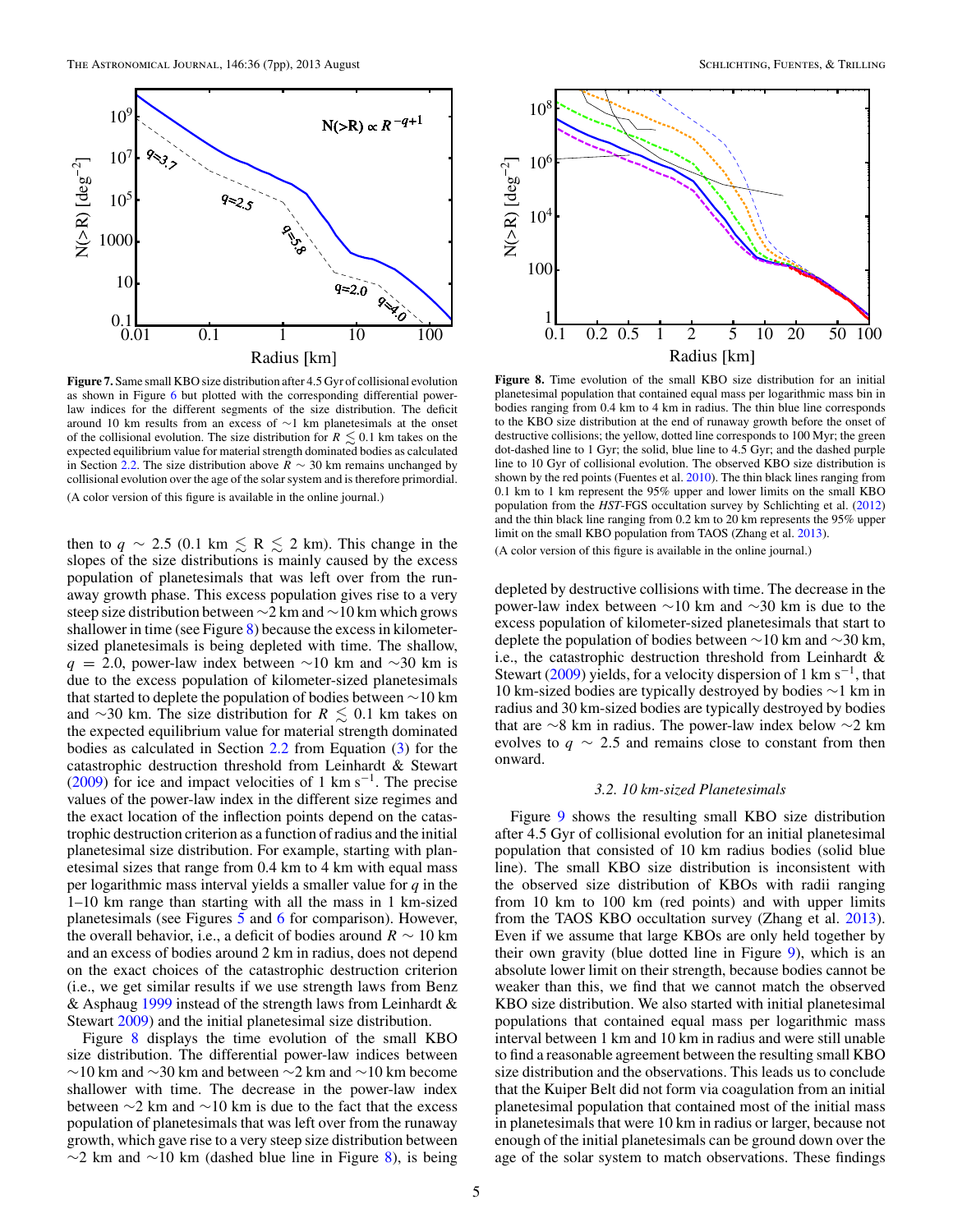<span id="page-5-0"></span>

**Figure 9.** Small KBO size distribution after 4.5 Gyr of collisional evolution for an initial planetesimal population that consisted of 10 km radius bodies (blue thick line). The resulting size distribution assuming that large KBOs are solely held together by their own gravity is shown by the dotted blue line. For comparison, the KBO size distribution at the end of runaway growth and at the onset of destructive collisions is given by the dashed blue line. The observed KBO size distribution is shown by the red points. The black point with error bars and the thin black lines ranging from 0.1 km to 1 km represent the best estimate and the 95% upper and lower limits on the small KBO population from the *HST*-FGS occultation survey by Schlichting et al. [\(2012\)](#page-6-0), respectively. The thin black line ranging from 0.2 km to 20 km represent the 95% upper limit on the small KBO population from TAOS (Zhang et al. [2013\)](#page-6-0). The resulting KBO size distributions are inconsistent with the observed KBO size distribution for bodies with radii ranging from 10 km to 100 km and with upper limits from the TAOS KBO occultation survey (Zhang et al. [2013\)](#page-6-0). This result holds true even if we assume that large KBOs are only held together by their own gravity. We conclude that the Kuiper Belt did not form from 10 km-sized planetesimals by coagulation, because not enough of the initial planetesimals can be ground down over the age of the solar system to match observations.

(A color version of this figure is available in the online journal.)

are in agreement with similar results obtained for the asteroid belt by Weidenschilling [\(2011\)](#page-6-0), for debris disks by Kenyon & Bromley [\(2010\)](#page-6-0) and for the outer solar system by Kenyon & Bromley [\(2012\)](#page-6-0), which all point to initial planetesimal sizes that are less, maybe much less, than 10 km in radius.

## 4. DISCUSSION AND CONCLUSIONS

We studied the size distribution of small KBOs by modeling self-consistently the growth and the subsequent collisional evolution over 4.5 Gyr in the Kuiper Belt and arrive at the following results.

- 1. The Kuiper Belt size distributions of the cold and hot population for radii  $\geq 30$  km are primordial and both can be well fit by the resulting size distributions from planet formation models of runaway growth (see Figures [2](#page-1-0) and [3\)](#page-1-0) with the notable difference that the largest bodies in the hot population grew to larger radii than in the cold population, which is consistent with the idea that the hot population formed at a smaller semi-major axis compared to the cold population.
- 2. The break radius at  $R \sim 30$  km and size distribution below the break are well matched by collisional evolution models that use published strength laws (Leinhardt & Stewart [2009\)](#page-6-0) and start with resulting size distributions from runaway growth and follow the collisional evolution in the Kuiper Belt over 4.5 Gyr. This suggests that the Kuiper Belt may indeed be the solar system analog of the dust-producing

debris disks observed around other stars (e.g., Backman & Paresce [1993;](#page-6-0) Carpenter et al. [2009;](#page-6-0) Kenyon & Bromley [2010;](#page-6-0) Kennedy & Wyatt [2010\)](#page-6-0).

- 3. Compared to a single power-law size distribution that would span the whole range from 0.01 km to 30 km, we find in general a strong deficit of bodies around *R* ∼ 10 km and a strong excess of bodies around 2 km in radius. This deficit and excess are caused by the planetesimal size distribution left over from the runaway growth phase, which leaves most of the initial mass in small bodies. This excess mass in small planetesimals leaves a permanent signature in the size distribution of small bodies that is not erased after 4.5 Gyr of collisional evolution. Future KBO occultation surveys, which probe the small KBO size distribution, can therefore test if large KBOs grew as a result of runaway growth and constrain the initial planetesimal sizes.
- 4. The observed KBO size distribution derived by Fuentes et al. [\(2010\)](#page-6-0) by combining various KBO surveys (Chiang & Brown [1999;](#page-6-0) Gladman et al. [2001;](#page-6-0) Trujillo et al. [2001;](#page-6-0) Allen et al. [2002;](#page-6-0) Bernstein et al. [2004;](#page-6-0) Petit et al. [2006;](#page-6-0) Fraser et al. [2008;](#page-6-0) Fuentes & Holman [2008;](#page-6-0) Fuentes et al. [2009,](#page-6-0) [2010;](#page-6-0) Fraser & Kavelaars [2009\)](#page-6-0) and results from recent optical KBO occultation surveys (Schlichting et al. [2012;](#page-6-0) Zhang et al. [2013\)](#page-6-0) are best matched by an initial planetesimal population that contained about equal mass in bodies ranging from 0.4 km to 4 km in radius. In addition, the resulting KBO size distribution after 4.5 Gyr of collisional evolution is also consistent with upper limits from KBO occultation surveys at X-ray wavelengths that probe objects ranging from ∼30 m to 300 m in radius (Jones et al. [2008;](#page-6-0) Chang et al. [2011,](#page-6-0) [2013\)](#page-6-0).
- 5. The observed KBO size distribution for *R >* 10 km cannot be matched if most of the initial planetesimal mass resided in bodies that were 10 km in radius or larger, because their resulting size distribution cannot be sufficiently depleted over 4.5 Gyr to match observations. We conclude from this that the Kuiper Belt did not form by coagulation from an initial planetesimal size distribution that contained most of its mass in planetesimals with radii of 10 km or larger. These results are in agreement with similar findings obtained for the asteroid belt by Weidenschilling [\(2011\)](#page-6-0) and for debris disks by Kenyon & Bromley [\(2010\)](#page-6-0), which both point to small initial planetesimal sizes with  $R \lesssim 100$  m and  $R \lesssim 10$  km, respectively.

There are several further interesting things to note here.

Since the excess mass in small planetesimals from the runaway growth phase leaves a permanent signature in the size distribution of small bodies that is not erased after 4.5 Gyr of collisional evolution, future KBO occultation surveys will be able to test whether large KBOs grew as a result of runaway growth from an initial planetesimal population consisting of bodies ranging from a few hundred meters to a few kilometers in size. The small KBO size distribution therefore offers the opportunity to observationally constrain the initial planetesimal sizes from which planets form, which remains one of the major open questions in planet formation theory (Chiang & Youdin [2010\)](#page-6-0).

The resulting small KBO size distributions that we find all contain enough bodies to satisfy the required supply rate for the Jupiter family comets (Volk & Malhotra [2008\)](#page-6-0). If the Kuiper Belt formed by coagulation from kilometer-sized planetesimals then there should be an excess of about a factor of 1000 of small